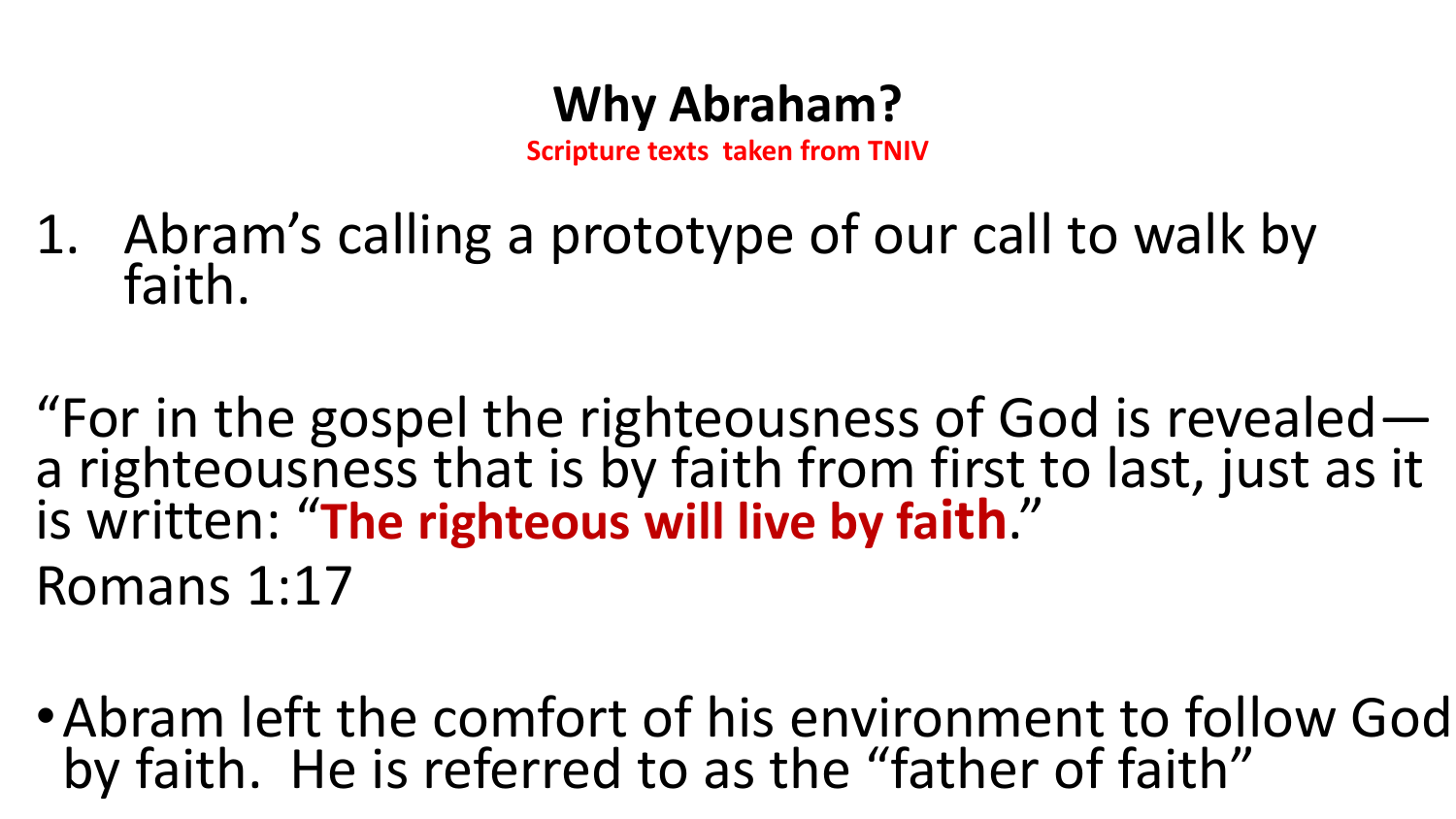

**Scripture texts taken from TNIV**

# 2. God's redemptive plan for mankind

# "But God demonstrates his own love for us in this: **While we were still sinners, Christ died for us**" Romans 5:8

•Abram's family were idolaters before God called him"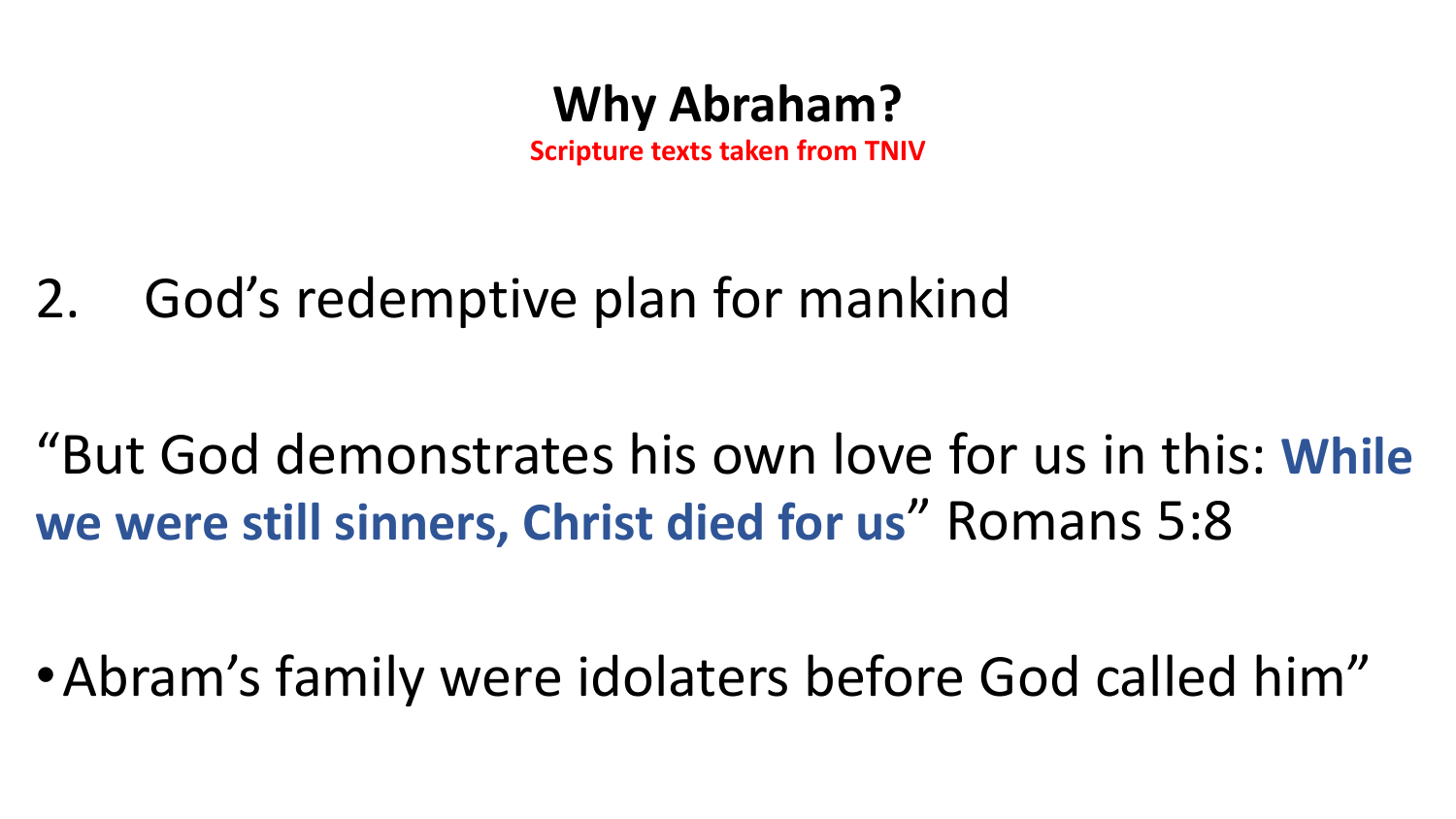**Scripture texts taken from TNIV**

3. Justification comes through faith in Christ

"Therefore, since we have **been justified through faith**, we have peace with God through our Lord Jesus Christ" Romans 5:1

•Abram believed in the Lord, and it was accounted to him for righteousness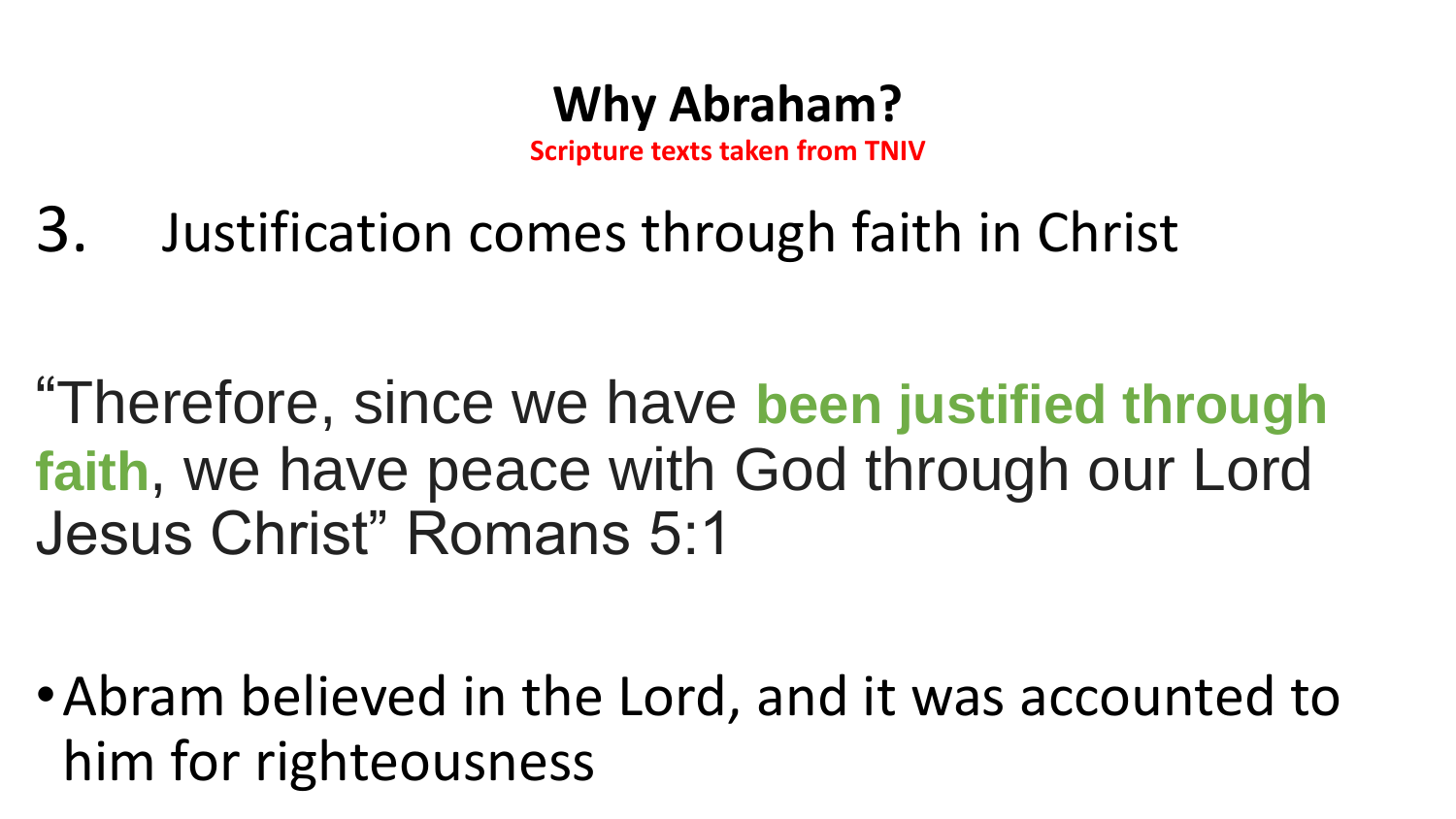**Scripture texts taken from TNIV**

**5. Sanctification** 

"Abraham answered, "God himself will pro- vide the lamb for the burnt offering, my son." And the two of them went on together". Genesis 22:8

•Abraham, **subsequently learnt to trust God unequivocally** even when it meant he had to sacrifice the child of promise – Isaac.